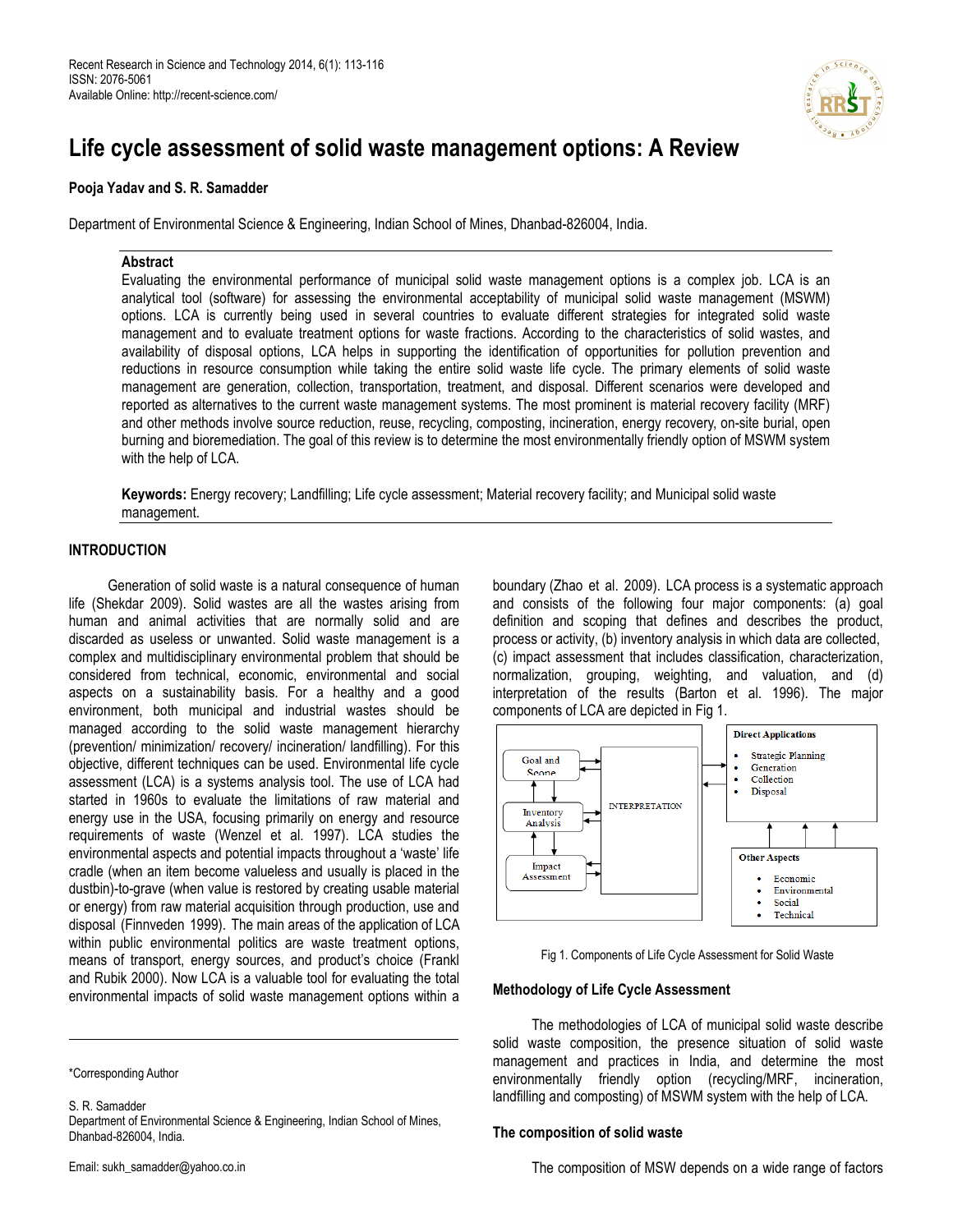site.

such as food habits, cultural traditions, lifestyles, climate and income, etc. There are many different sources of solid waste in municipal areas. Waste comes from the residential population, commercial establishments and public and private institutions (Shekdar 2009). Depending on the sources, solid wastes can be broadly classified into municipal solid waste (MSW), bio-medical solid waste (BSW), industrial solid waste (ISW) and agriculture waste. MSW is heterogeneous in nature and consists of a number of different materials derived from various types of activities. The major constituent are paper and prescribes organic matter; Metal, glass, ceramics, plastics, textiles, dirt and wood are generally present although not always so, the relative proportions depending on local factors; The average proportion of constituents reaching a disposal



(Source: CPHEEO Manual on MSW, 2005)

## Municipal solid quantity and solid waste management practices in India

 The term municipal solid waste refers to solid waste from houses, streets and public places, shops, offices, and hospitals. Management of these types of waste is most often the responsibility of Municipal or other Governmental authorities. A study conducted by the CPCB on management of MSW in the country estimates that waste generation at present about 48 million tons (MT) per year is expected to increase to 300 MT per year, by the year 2047 (490 g per capita to 945 g per capita). The estimated requirement of land for disposal would be 169.6 square kilometer (km<sup>2</sup> ) in 2047 as against 20.2 km<sup>2</sup> in 1997 (CPCB 2000a). The Urban population is rising between 3 – 3.5 % per annum and hence per capita waste generation in India is increasing by 1.3 % per annum resulting in 5 % increase in waste generation annually. In a low or middle-income country like India includes the following MSWM strategy: (a) waste generation and storage (b) segregation, reuse, and recycling at the household level (c) primary waste collection and transport to a transfer station or community bin (d) street sweeping and cleansing of public places (e) management of the transfer station or community bin (f) secondary collection and transport to the waste disposal site (g) waste disposal in landfills (CPCB 2000).

# Elements of MSW Management

 The activities associated with the management of MSW from the start of waste generation to final disposal can be grouped into the six functional elements: waste generation, waste storage at source, waste segregation, collection (primary and secondary), transportation, processing and recycling, disposal of reject material, rehabilitation of the existing dump sites to mitigate the pollution potential.

## System boundaries of LCA for municipal solid waste management

 The system of the study starts with collection of MSW from residential areas and includes waste transport, waste treatment (recycling, composting and incineration and landfilling) of solid waste. The system was limited at the landfilling of residual materials after treatment processes. Life cycle analyses of the secondary materials obtained from the recycling and composting processes (Banar et al. 2008). Fig. 2 shows the system boundaries for LCA of MSW. The figure describe the input in system (energy, raw material and waste source) of solid waste and outputs (Atmospheric emission, water born emission, solid emissions, and residuals) after treatment (MRF, composting, incineration and landfilling) of solid waste.



Fig 3. LCA System boundaries of municipal solid waste (Banar et al. 2009)

#### Solid waste management options

 The LCA studies with no comparison between scenarios are not of interest for the review, because they cannot help to illuminate the benefits and drawbacks of the different handling options, as defined in the review's objective (Villanueva and Wenzel 2007).

# Recycling/ Material Recovery Facility (MRF)

 Recycling is the recovery of useful materials, such as paper, glass, plastic, and metals, from the trash to use to make new products, reducing the amount of virgin raw materials needed. A positive effect of recycling is seen in all relevant scenarios, especially in the acidification category, where the net effect is an ecological benefit. The most likely explanation is that the production of materials from virgin material resources requires considerable amounts of energy based on 'dirty' fuels such as coal and crude oil (Miliute et al. 2010).

# Incineration

 Incineration involves the combustion of typically unprepared (raw or residual) MSW. To allow the combustion to take place a sufficient quantity of oxygen is required to fully oxidize the fuel. Incineration plant combustion temperatures are in excess of 850oC and the waste is mostly converted into carbon dioxide and water and any noncombustible materials (e.g. metals, glass, stones) remain as a solid, known as Incinerator Bottom Ash (IBA) that always contains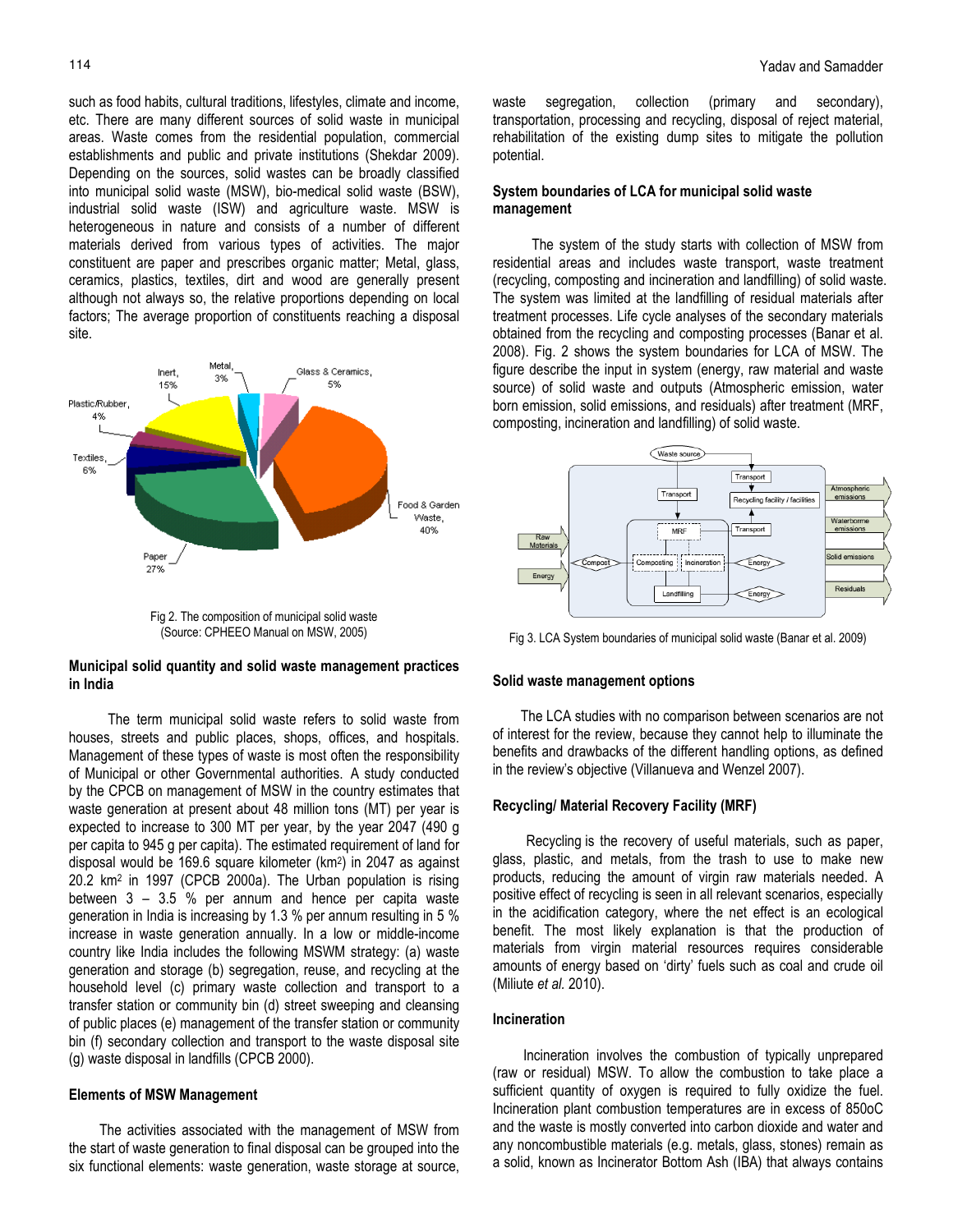a small amount of residual carbon. The direct combustion of a waste usually releases more of the available energy compared to pyrolysis and gasification .specific emission limits for the release to atmosphere are: sulphur dioxide (SO2), nitrogen oxides (NOx), hydrogen chloride (HCl), volatile organic compounds (VOCs), carbon monoxide (CO), particulate (fly ash), heavy metals.

#### Composting

 Composting is a microbial (Bacteria, fungi and actinomyceties) based aerobic process which is now consider as an environmentally sound way to reduce organic waste and produce organic fertilizer or soil conditioner (Gautam et al. 2010). A key advantage of the composting process is that its high temperature essentially kills all pathogens and weed seeds that might be found in wastes. The emissions of gases due to composting are CO<sub>2</sub>, CH<sub>4</sub>, NH<sub>3</sub> and N<sub>2</sub>O.

#### Landfilling

 Landfills are generally located in urban areas where a large amount of waste is generated and has to be dumped in a common place. Unlike an open dump, it is a pit that is dug in the ground. LCA software helps in determining that landfilling of untreated waste releases a significant amount of greenhouse gases. The technosphere/ biosphere boundary of the model is limited to 100 years, which covers the main period of the impact. In practice, the time horizon is very long (longer than 100 years), but for practical reasons the observable time horizon is commonly limited to consensus-based periods, like 100 years (Banar et al. 2008). The result of the characterization analysis per functional unit for each impact category for each scenario as per the study done in Eskisehir, Turkey which is mentioned in Table 1.

Table 1. Describe characterization result, of solid waste landfilling, composting, Incineration. (Sb - Antimony), (1,4 DB- 1,4 dichlorobenzene). Functional unit (1 ton of MSW managed) (Banar et al.2009).

| Scenarios                                    | Landfilling | Composting      | Incineration |
|----------------------------------------------|-------------|-----------------|--------------|
| Abiotic depletion                            | $-0.437$    | $-1.08$         | $-0.16$      |
| (kg Sb eq/ton waste managed)                 |             |                 |              |
| Global warming (GWP100)                      | 6990        | 1360            | 1570         |
| (kg CO <sub>2</sub> eq/ton waste managed)    |             |                 |              |
| <b>Human toxicity</b>                        | $-135$      | $-269$          | 91.9         |
| (kg 1,4-DB eq/ton waste managed)             |             |                 |              |
| Acidification                                | 43.6        | 41.4            | 38.3         |
| (kg SO <sub>2</sub> eq/ton waste managed)    |             |                 |              |
| Eutrophication                               | 379         | 9 <sub>13</sub> | 9.98         |
| (kg PO <sub>4</sub> -3 eq/ton waste managed) |             |                 |              |
| Photochemical oxidation                      | 163         | $-0.0857$       | 2.14         |
| $(kg C2 H4$ eg/ton waste managed)            |             |                 |              |

#### Impact assessment categories

 The LCA studies analyzed included different environmental impact categories, belonging to different stages in the causality chain that goes from an emission to an endpoint impact. The categories included in at least more than one study were the following (Villanueva and Wenzel 2007): abiotic depilation, global warming potential, human toxicity (HTPs human toxicity potential are expressed as 1,4-dichlorobenzene equivalents/kg emission) (Goedkoop et al. 2004), acidification, eutrophication and photochemical oxidation are describe in Table.1

 Life cycle assessment (LCA) is a tool to compare different (recycling, landfilling, composing and incineration) solid waste management options. It is apparent that the incineration (100%) has the highest human toxicity effect due to nitrogen oxide. The  $CO<sub>2</sub>$ emissions from landfills tend to have a high significance in the overall contribution to global warming. The release of methane in other disposal routes (composting, incineration, recycling) is normally less than landfilling. The results show that the composting scenario is the more environmentally preferable has other results for landfilling, composting and incineration. In this study, waste management alternatives were investigated from only an environmental point of view. It might be supported with other decision-making tools that consider the economic and social effects of solid waste management.

#### **REFERENCE**

- [1] Banar, M., Cokaygil, Z., Ozkan, A. 2008. "Life cycle assessment of solid waste management options for Eskisehir, Turkey." J. Waste Management, 29, 54-62.
- [2] Borton, J., Dalley, D., Patel, V. 1996. "Life cycle assessment for waste management." J. Waste Management, 16, 35-50.
- [3] Bovea, M. D., and Powell, J. C. 2006. "Alternative scenarios to meet the demands of sustainable waste management." J, Environmental Management, 79, 115–132.
- [4] Finnveden, G. 1999. "Methodological aspects of life cycle assessment of integrated solid waste management system." J. Resources Conservation and Recycling, 26, 173-187.
- [5] Franke, M. 1984, "Umweltauswirkungen durch Getränkeverpackungen – Systematik zur Ermittlung der Umweltauswirkungen von komplexen Prozessen am Beispiel von Einweg− und Mehrweg−Getränkebehältern." Technische Universität Berlin, Institut für Technischen Umweltschutz, Berlin.
- [6] Frankl, P. and F. Rubik. 2000. "Life Cycle assessments in Industry and Business, Adoption Patterns, Applications and Implications." Berlin, Heidelberg, New York: Springer.
- [7] Gautam, P. S., Bundela, S. P., Pandey, K. A., .Awasthi, K. M and Sarsaiya, S. 2010. "Composting of Municipal Solid Waste of Jabalpur City." J, Environmental Research, 41, 43-46.
- [8] Goedkoop, M., Oele, M., Effting, S. 2004. "SimaPro Database Manual Methods library." PRe´ Consultants, Netherlands.
- [9] Jensen, A. A., Elkington, J., Christiansen, K., Hoffmann, L., Moller, B., Schmidt, A. 1997. "Final report, LCA: a guide to approaches, experiences and information Sources." Report to the European Environment Agency.
- [10] Miliute, J., Staniškis, J. K. 2010. "Application of life-cycle assessment in optimisation of municipal waste management systems: the case of Lithuania." J. Waste Management & Research, 28, 298–308.
- [11] National Solid Waste Association of India NSWAI. 2010 "Municipal Solid Waste." <http://www.nswai.com/wastemunicipal-solid-waste.php> December 19, 2013.
- [12] Shekdar, V. A. 2009. "Sustainable solid waste management: An integrated approach for Asian countries." J. Waste